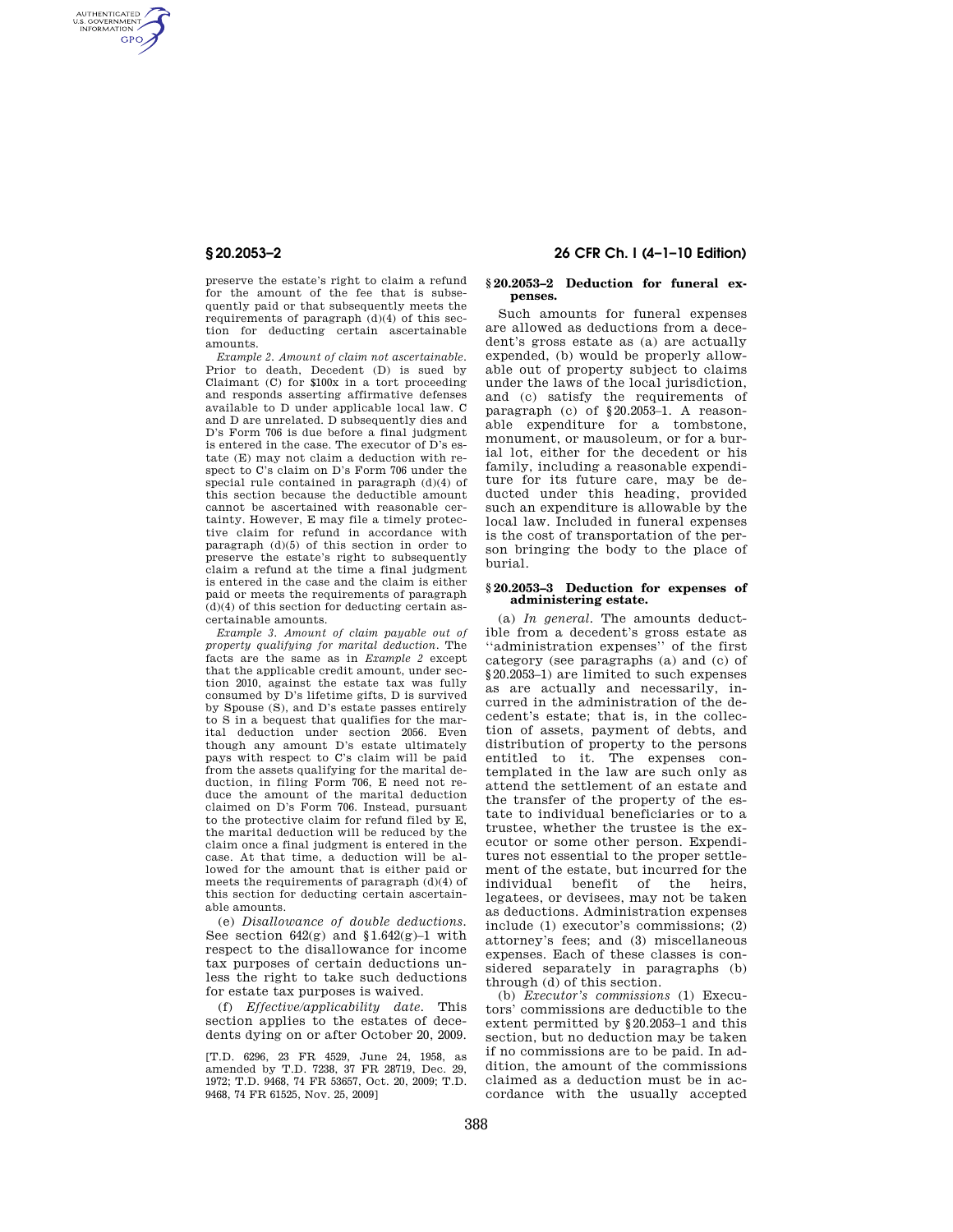## **Internal Revenue Service, Treasury § 20.2053–3**

standards and practice of allowing such an amount in estates of similar size and character in the jurisdiction in which the estate is being administered, or any deviation from the usually accepted standards or range of amounts (permissible under applicable local law) must be justified to the satisfaction of the Commissioner.

(2) A bequest or devise to the executor in lieu of commissions is not deductible. If, however, the terms of the will set forth the compensation payable to the executor for services to be rendered in the administration of the estate, a deduction may be taken to the extent that the amount so fixed does not exceed the compensation allowable by the local law or practice and to the extent permitted by §20.2053–1.

(3) Except to the extent that a trustee is in fact performing services with respect to property subject to claims which would normally be performed by an executor, amounts paid as trustees' commissions do not constitute expenses of administration under the first category, and are only deductible as expenses of the second category to the extent provided in §20.2053–8.

(c) *Attorney's fees*—(1) Attorney's fees are deductible to the extent permitted by §20.2053–1 and this section. Further, the amount of the fees claimed as a deduction may not exceed a reasonable remuneration for the services rendered, taking into account the size and character of the estate, the law and practice in the jurisdiction in which the estate is being administered, and the skill and expertise of the attorneys.

(2) A deduction for attorneys' fees incurred in contesting an asserted deficiency or in prosecuting a claim for refund should be claimed at the time the deficiency is contested or the refund claim is prosecuted. A deduction for reasonable attorney's fees actually incurred in contesting an asserted deficiency or in prosecuting a claim for refund will be allowed to the extent permitted by §20.2053–1 even though the deduction, as such, was not claimed on the estate tax return or in the claim for refund. A deduction for these fees shall not be denied, and the sufficiency of a claim for refund shall not be questioned, solely by reason of the fact that

the amount of the fees to be paid was not established at the time that the right to the deduction was claimed.

(3) Attorneys' fees incurred by beneficiaries incident to litigation as to their respective interests are not deductible if the litigation is not essential to the proper settlement of the estate within the meaning of paragraph (a) of this section. An attorney's fee not meeting this test is not deductible as an administration expense under section 2053 and this section, even if it is approved by a probate court as an expense payable or reimbursable by the estate.

(d) *Miscellaneous administration expenses.* (1) Miscellaneous administration expenses include such expenses as court costs, surrogates' fees, accountants' fees, appraisers' fees, clerk hire, etc. Expenses necessarily incurred in preserving and distributing the estate, including the cost of storing or maintaining property of the estate if it is impossible to effect immediate distribution to the beneficiaries, are deductible to the extent permitted by §20.2053–1. Expenses for preserving and caring for the property may not include outlays for additions or improvements; nor will such expenses be allowed for a longer period than the executor is reasonably required to retain the property.

(2) Expenses for selling property of the estate are deductible to the extent permitted by §20.2053–1 if the sale is necessary in order to pay the decedent's debts, expenses of administration, or taxes, to preserve the estate, or to effect distribution. The phrase ''expenses for selling property'' includes brokerage fees and other expenses attending the sale, such as the fees of an auctioneer if it is reasonably necessary to employ one. Where an item included in the gross estate is disposed of in a bona fide sale (including a redemption) to a dealer in such items at a price below its fair market value, for purposes of this paragraph there shall be treated as an expense for selling the item whichever of the following amounts is the lesser: (i) The amount by which the fair market value of the property on the applicable valuation date exceeds the proceeds of the sale, or (ii) the amount by which the fair